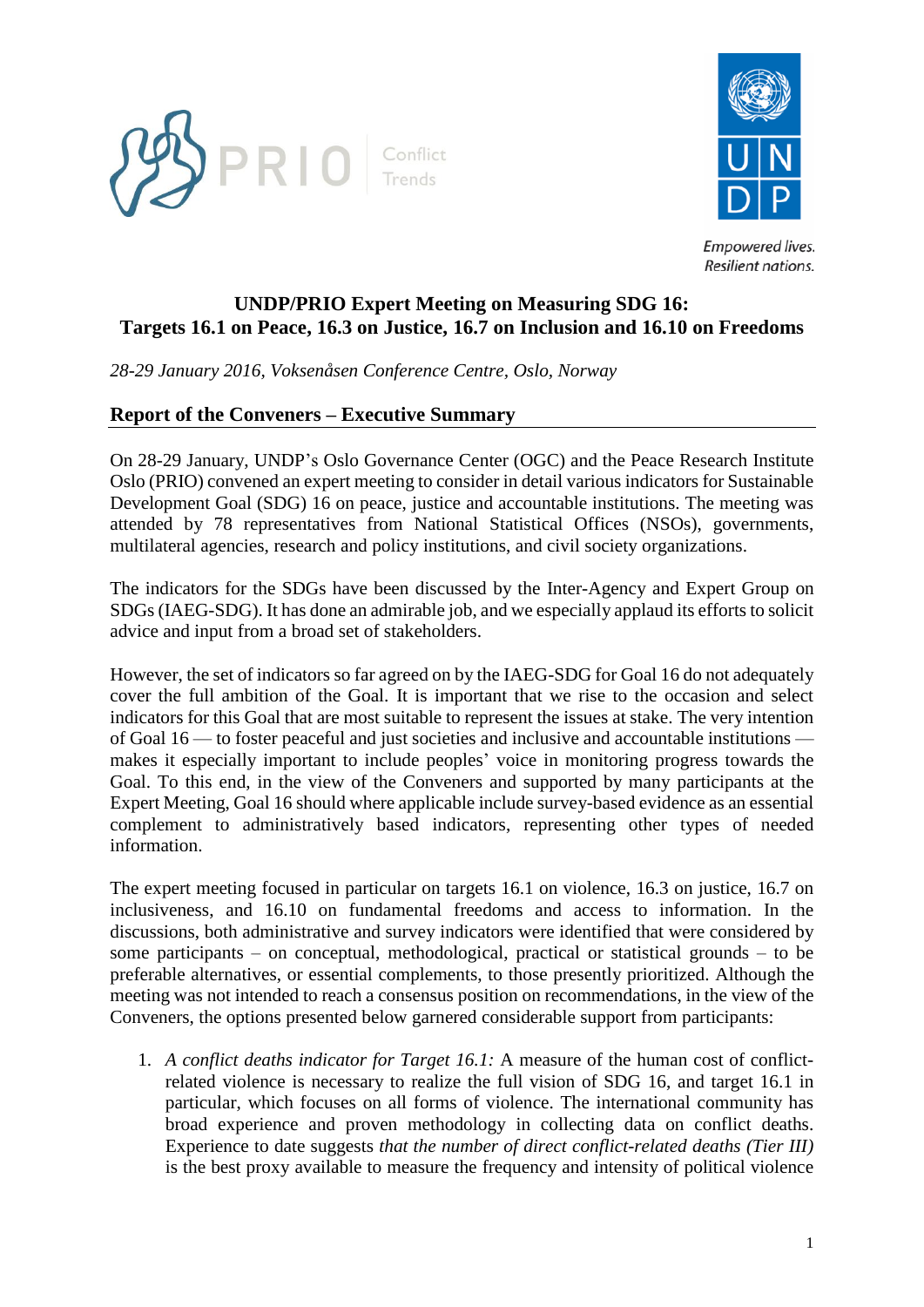



and could be included as 16.1.2. The research community has extensively tested such an indicator, and it has already been widely used in official reports of various United Nations agencies, the World Bank, the OECD, as well as a number of Member States.

- 2. *A safety indicator for Target 16.1:* An indicator of peoples' sense of security and freedom from fear complements the other indicators under consideration for this target (i.e. homicide rate and conflict deaths). Data has already been collected by many NSOs through the International Crime Victimization Survey (ICVS), and modules under the Strategy for the Harmonization of Statistics in Africa (SHaSA). The use of national samples keeps the variations of particular subgroups in proportion (e.g. the elderly), while allowing subnational breakdowns (e.g. provinces experiencing conflict). This indicator would also inform targets under Goals 5, 10, and 11.
- 3. *A dispute indicator for Target 16.3*: The presently proposed indicator for 16.3 (*Percentage of victims of violence in the previous 12 months who reported their victimization to competent authorities or other officially recognized conflict resolution mechanisms*) takes a narrow focus on criminal justice and on victims of violence. Many participants recommended the inclusion of an indicator with a much broader coverage, measuring the *proportion of those who have experienced a dispute in the past 12 months who have accessed a formal, informal, alternative or traditional dispute resolution mechanism and who feel it was just (Tier III).* By focusing on 'dispute' rather than victimization, this alternative or additional indicator covers the whole range of cases criminal, civil and commercial — on which ordinary people need to access justice and the rule of law.
- 4. *A decision-making indicator for 16.7*: The proposed indicator 16.7.2 (*Proportion of countries that address young peoples' multisectoral needs within their national development plans and poverty reduction strategies*) only measures representativeness and responsiveness of one social group (youth), an unduly narrow focus for such a broad target. We suggest the inclusion of an indicator measuring the: *percentage of population who believe decision-making is inclusive and responsive (by age, sex, disability and population groups) (Tier II).* This indicator speaks directly to the participatory nature of decision-making to which the target also refers.
- 5. *A voter turnout indicator for 16*.*7*: In addition, we suggest the inclusion of an indicator reporting: *electoral turnout as a share of voting-age population in national elections (Tier I).* This indicator responds better to the intended aim of the target, especially if the data is to be disaggregated by age groups and gender. We note, however, that this indicator says nothing about the *quality* of elections, and the issue of compulsory voting must also be recognized.
- *6. An indicator on fundamental freedoms for 16.10* The indicator currently under discussion by the IAEG-SDG for 16.10 has an asterisk: *Number of verified cases of killing, kidnapping, enforced disappearance, arbitrary detention and torture of journalists, associated media personnel, trade unionists and human rights advocates in the previous 12 months (Tier II).* This indicator would directly measure violations and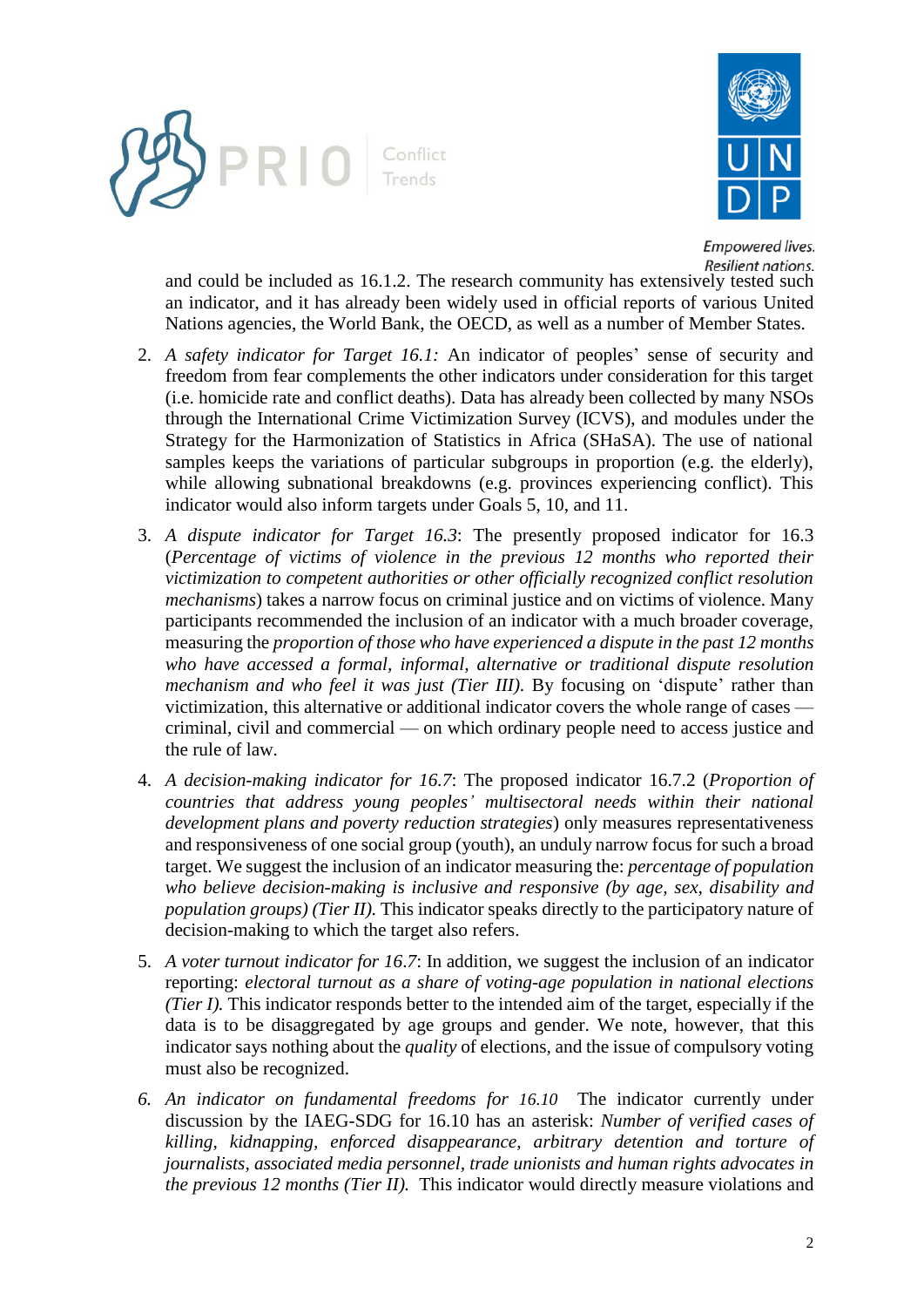



is methodologically feasible, although complex. Given that freedom of expression is a key measure for the SDG agenda of popular involvement in society, participants suggested an additional/alternate indicator measuring: *percentage of population who believe they can express political opinion without fear (by age, sex, civic involvement and population groups) (Tier II).* This indicator has a proven record in the various regional Barometer surveys; and the SHaSA survey on Governance, Peace and Security conducted in twelve African countries has demonstrated the ability of NSOs to collect such data.

*7. An access to information indicator for 16.10.* The focus on access to information in 16.10 is a critical enabling condition for the implementation of all 17 SDGs. Participants considered the inclusion of an indicator measuring the: *adoption and implementation of constitutional, statutory and/or policy guarantees for public access to information* (aspects of which are *Tier 1).* UNESCO and the World Bank already collect information on the adoption and implementation of national legislation on the Right to Information, and this could be officially submitted by NSOs after validation at the country level.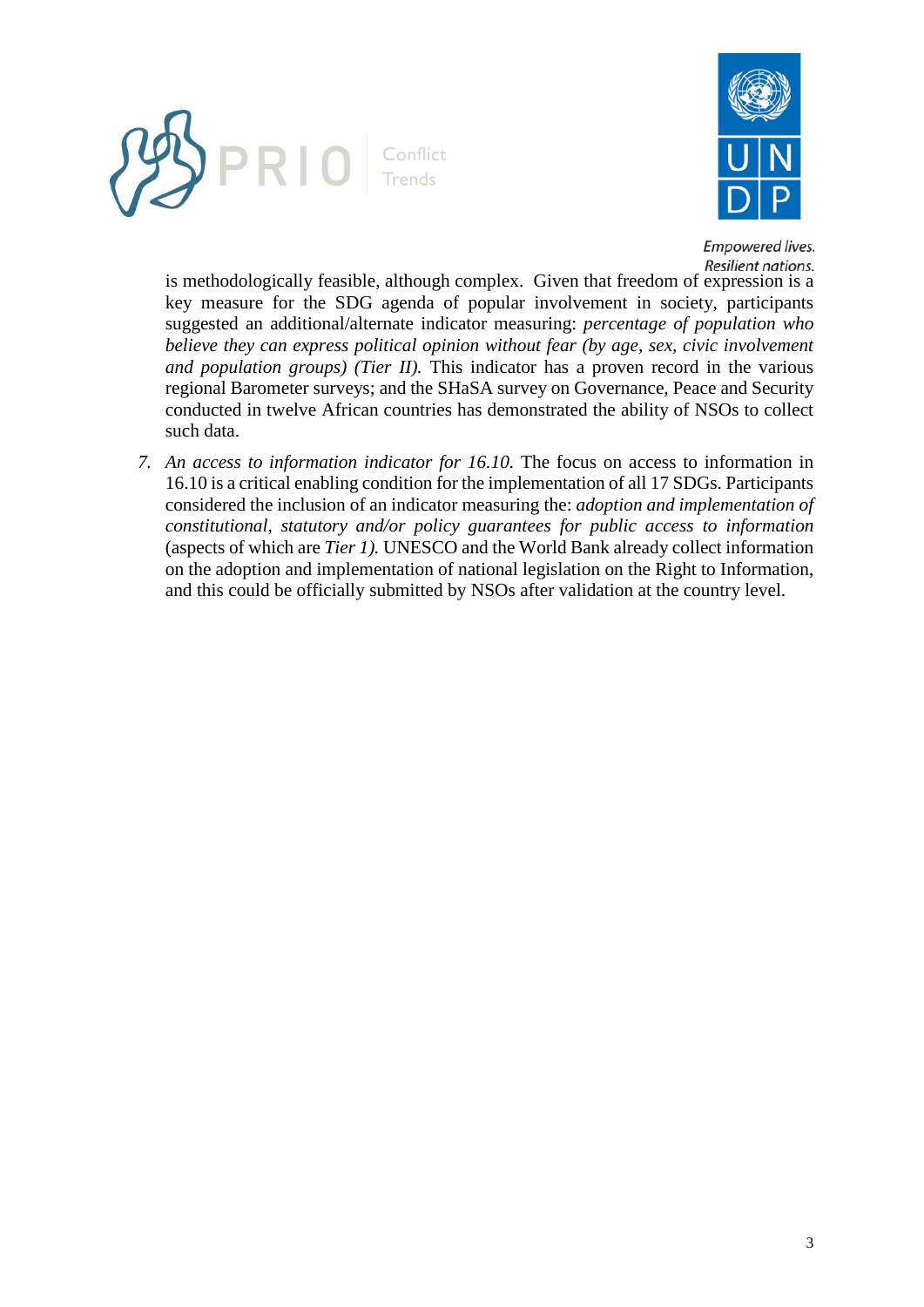



# **UNDP/PRIO Expert Meeting on Measuring SDG 16: Targets 16.1 on Peace, 16.3 on Justice, 16.7 on Inclusion and 16.10 on Freedoms**

*28-29 January 2016, Voksenåsen Conference Centre, Oslo, Norway*

## **Report of the Conveners**

 $\overline{\phantom{a}}$ 

On 28-29 January, UNDP's Oslo Governance Center (OGC) and the Peace Research Institute Oslo (PRIO) convened an expert meeting on measurement of Sustainable Development Goal (SDG) 16 to consider the relevance and feasibility of indicators still under review by the Inter-Agency and Expert Group on Sustainable Development Goal Indicators (IAEG-SDG), with a focus on targets 16.1, 16.3, 16.7 and 16.10. Although concerns about indicators for other targets (for example 16.5) were raised, this report discusses the four targets that were the focus of the meeting.

The meeting was attended by 78 representatives from National Statistical Offices (NSOs), national governments, multilateral agencies, research and policy institutions, and civil society organizations.<sup>1</sup> This report is a document issued by the convening organizations (OGC and PRIO), which, in their view, summarizes the overall discussion and key points. It does not claim to reflect a consensus among participants.

We understand that indicators marked with an asterisk in the report already submitted for the 47th session of the Statistical Commission to be held in March 2016 are still being examined by the IAEG-SDG, and that an updated version of the list of indicators is expected to be issued as an Addendum paper to the IAEG-SDG's report to the Statistical Commission, in mid-February. The following observations and suggestions, compiled by the Conveners of this Expert Meeting, are shared as an input to the IAEG-SDG deliberations, to any subsequent intergovernmental discussions and to inform future work at the national level on indicators for Goal 16. They represent, in the opinion of the Conveners, the views and experiences of a significant mass of expertise, including officials from several NSOs that are members of the IAEG-SDG.

### *1. Staying true to political aspirations for the 2030 Agenda, and to the ambition of Goal 16*

In the view of many participants, the very intention of Goal  $16$  — to foster peaceful, just and inclusive societies and accountable institutions — makes it especially important to include peoples' voices in monitoring progress towards the Goal. To some extent this sets Goal 16 apart from other Goals, in so far as the stated intentions of the Goal requires the measurement process to be accountable to people. To this end, Goal 16 should include appropriate survey-based

 $1$  The full programme of discussions as well as presentations made available by participants are available here: [http://www.undp.org/content/undp/en/home/ourwork/global-policy-centres/oslo\\_governance\\_centre/our](http://www.undp.org/content/undp/en/home/ourwork/global-policy-centres/oslo_governance_centre/our-work/)[work/](http://www.undp.org/content/undp/en/home/ourwork/global-policy-centres/oslo_governance_centre/our-work/)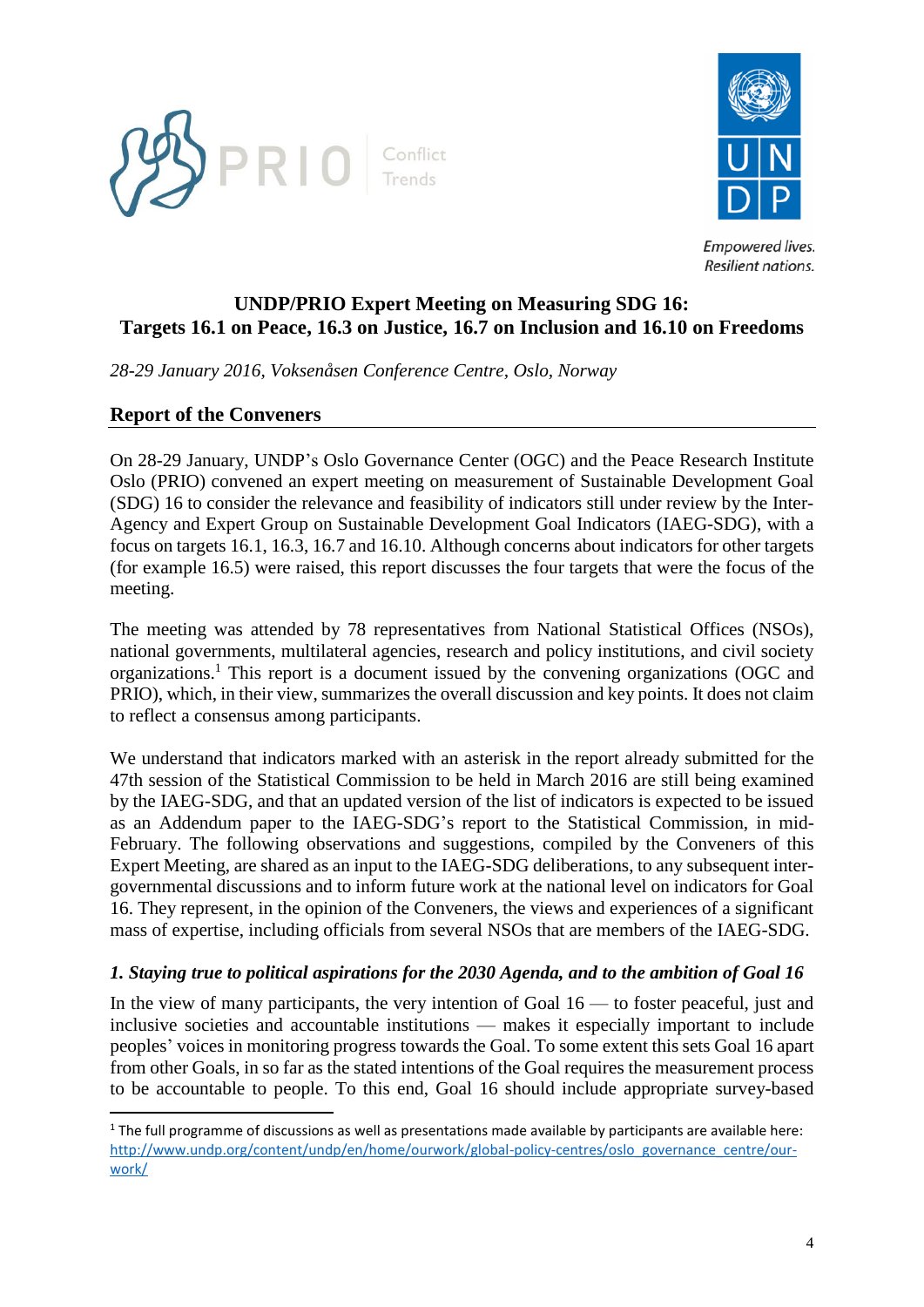

 $\overline{a}$ 



**Empowered lives.** Resilient nations.

evidence manifesting peoples' *own assessments*, as a complement to administratively based indicators representing other types of needed information.

In this vein, several indicators for other targets of Goal 16 have wisely been chosen to capture peoples' *experiences* of governance, peace and security. But, some *perception*-based indicators will also be required to ensure that we record whether people *feel* that an improvement is occurring in their lives. If we fail to do this, we may be omitting a constitutive element of Goal 16; presenting a partial picture of the state of the world on peace, justice and accountable institutions. Moreover, empirical evidence was noted by the Expert Meeting suggesting that such indicators in specific circumstances perform as well or better than the present selections for targets 16.1, 16.3, 16.7 and 16.10.<sup>2</sup>

Some NSOs that participated in the Expert Meeting — from Asia, Africa, Latin America and Europe — are already conducting governance surveys and publishing both experiential and perception-based data. Advantages and disadvantages of survey-based instruments were also extensively discussed. It is on this basis that participants in the Expert Meeting identified additional and/or alternative perception-based indicators for selected targets, provided in Table 1.

### *2) Using tested innovations to push the boundaries of established statistical practice*

The development of a global indicator framework for Goal 16 comes after a period of tremendous strides in the fields of governance, peace and security statistics. Following massive expansion of international measurement initiatives since 2000, the Stiglitz-Sen-Fitoussi Commission argued in 2009 that sufficient progress had been made in measuring "voice and governance" for questions that have "proved their value within small-scale and unofficial surveys [to] be included in larger-scale surveys undertaken by official statistical offices."<sup>3</sup> A growing number of national governments are implementing systems to monitor governance or its aspects, and officially publishing their results, with NSOs playing a central role in such initiatives.

This mounting engagement with governance statistics culminated in March 2015 in the creation by the UN Statistical Commission of the 'Praia City Group on Governance Statistics'. The Praia Group has a mandate to develop international guidelines and standards for producing governance statistics - the Group has decided this will include "violence and perceptions of peaceful societies, quality of democracy, corruption, institutional capacity, child protection, justice, women's participation and empowerment, illicit financial flows and human rights."<sup>4</sup>

<sup>&</sup>lt;sup>2</sup> Mark Orkin, "An empirical examination of key Goal 16 indicators", submitted to the IAEG-SDG consultation, December 2015, mimeo.

<sup>3</sup> Joseph F. Stiglitz, Amartya Sen and Jean-Paul Fitoussi, "Report by the Commission on the Measurement of Economic Performance and Social Progress" (2009). www.stiglitz-sen-fitoussi.en.

<sup>4</sup> Se[e http://unstats.un.org/unsd/statcom/47th-session/documents/2016-16-Praia-group-on-governance-statistics-](http://unstats.un.org/unsd/statcom/47th-session/documents/2016-16-Praia-group-on-governance-statistics-E.pdf)[E.pdf](http://unstats.un.org/unsd/statcom/47th-session/documents/2016-16-Praia-group-on-governance-statistics-E.pdf)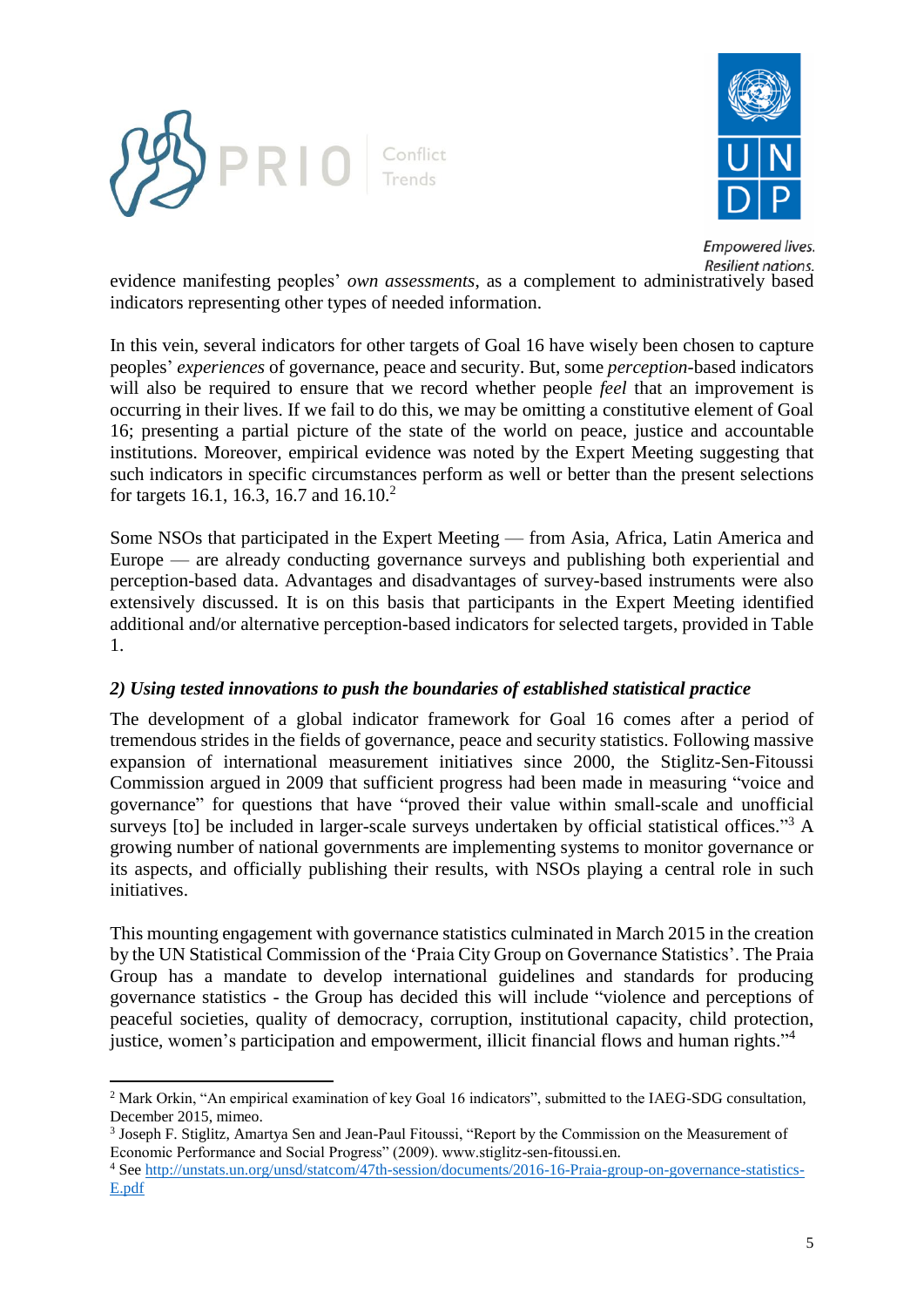



Goal 16 represents a global understanding that the time is ripe for harmonized data on peace, justice and accountable institutions; and we owe it to future generations to be both bold and thoughtful in choosing metrics that measure the stated intent of our ambitious goals and targets.<sup>5</sup> It would be a setback to settle for indicators that may be better known but are less relevant simply because newer and more meaningful methodologies, that have already confirmed their feasibility, have not yet been formally adopted by the international statistical community.

Participants at the meeting discussed the challenges as well as the strengths of the indicators suggested in Table 1. No one was under any illusion that these are perfect data sources, and we need to aim for the art of the possible, rather than the pursuit of perfection. Nevertheless, these indicators have to a large extent already proven their utility, having been widely used in official reports of various United Nations agencies, the World Bank, the OECD, as well as a number of member states and their NSOs. The data are also widely used in the academic and think tank research communities where they are required to meet the standards of peer review. Consequently, the international community is not starting from scratch. All additional or alternative indicators presented in Table 1 have already proven their worth in practice. They therefore provide a solid basis for discussion on available data sources and methodology for an improved coverage of tier II indicators, and for establishing an adequate methodology for the indicators in tier III. 6

Moreover, in the same way as methodologies for computing economic growth (GDP), national accounts or poverty were once novel, and still continue to undergo improvements, it is reasonable to expect that indicators measuring peace, justice and accountable institutions will follow a similar trajectory.

Some of the indicators suggested here will require further testing and refinement over time. However, this fact should not prevent us from including them in the global monitoring apparatus from the outset, to ensure that we make immediate investments towards improving their operationalization. Above all, we have a responsibility towards future generations to select indicators that, for Goal 16 in particular, are not only methodologically sound and policyrelevant, but also easily understandable by the 7 billion people who are the custodians of Goal 16.

 $\overline{\phantom{a}}$ 

<sup>&</sup>lt;sup>5</sup> For the data to be harmonized there needs to be common definitions and common or at least commensurate methodologies.

 $6$  The IAEG use a tier system to classify indicators. For Tier I indicators, established methodology exists and data are already widely available. For Tier II indicators a methodology has been established but data are not easily available. Finally, for Tier III indicators an internationally agreed methodology has not yet been developed.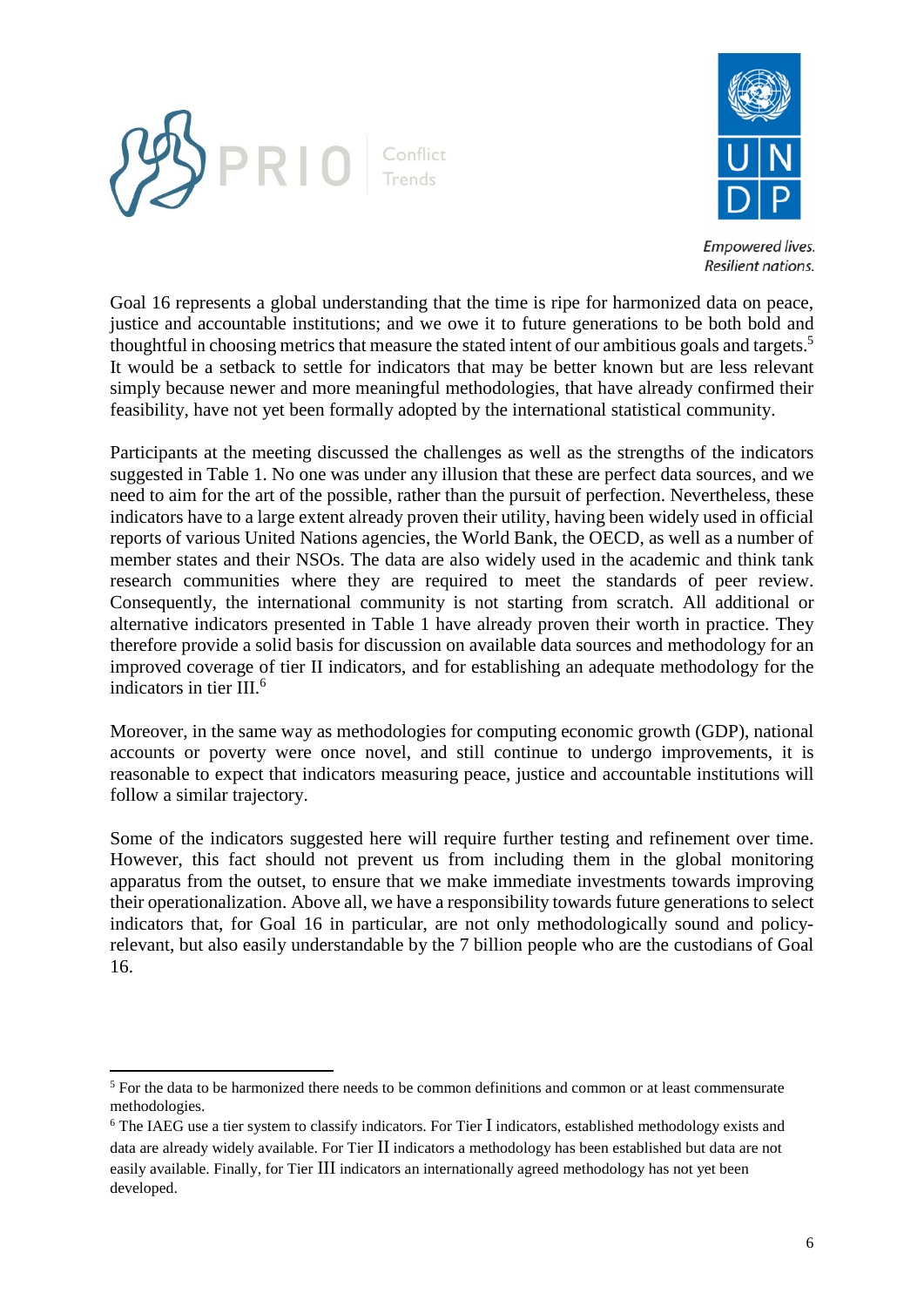



# **Table 1: Indicators discussed at the UNDP/PRIO Expert Meeting on Measuring SDG 16: Targets on Peace, Justice, Inclusion and Freedoms**

In the table below, we list indicators discussed at the meeting for targets 16.1, 16.3, 16.7 and 16.10. In the second column, we list in **bold font the indicators already agreed on by the IAEG-SDG**, and in normal font the indicators that the IAEG-SDG has not yet agreed upon (the IAEG-SDG marks these with an asterisk). In the third column are additional or alternative indicators that are, or previously were, proposed but not yet discussed by the IAEG-SDG. We underline those indicators for which there is strong evidence and rationale for inclusion, as discussed at the Expert Meeting.

| <b>Goal 16:</b><br><b>Selected targets</b>                                                                                                                  | <b>Indicators currently</b><br>considered by the IAEG-SDG                                                                                                                                                                                                                                                                                                                                                                                               | <b>Recommended additional or</b><br>alternative indicators                                                                                                                                                                                                                                                                                                                                                                          |
|-------------------------------------------------------------------------------------------------------------------------------------------------------------|---------------------------------------------------------------------------------------------------------------------------------------------------------------------------------------------------------------------------------------------------------------------------------------------------------------------------------------------------------------------------------------------------------------------------------------------------------|-------------------------------------------------------------------------------------------------------------------------------------------------------------------------------------------------------------------------------------------------------------------------------------------------------------------------------------------------------------------------------------------------------------------------------------|
| <b>16.1 SIGNIFICANTLY</b><br><b>REDUCE ALL FORMS OF</b><br><b>VIOLENCE AND RELATED</b><br><b>DEATH RATES</b><br><b>EVERYWHERE</b>                           | 16.1.1 Number of victims of<br>intentional homicide per<br>100,000 population, by age<br>group and sex<br>16.1.2* Conflict-related deaths<br>per 100,000 population<br>(disaggregated by age group, sex<br>and cause)<br>16.1.3 Percentage of the<br>population subjected to<br>physical, psychological or<br>sexual violence in the previous<br>12 months<br>16.1.4* Proportion of people that<br>feel safe walking alone around<br>the area they live |                                                                                                                                                                                                                                                                                                                                                                                                                                     |
| 16.3 PROMOTE THE RULE OF<br><b>LAW AT THE NATIONAL</b><br>AND INTERNATIONAL<br><b>LEVELS AND ENSURE</b><br><b>EQUAL ACCESS TO JUSTICE</b><br><b>FOR ALL</b> | 16.3.1* Percentage of victims of<br>violence in the previous 12<br>months who reported their<br>victimization to competent<br>authorities or other officially<br>recognized conflict resolution<br>mechanisms (also called crime<br>reporting rate)<br><b>16.3.2 Unsentenced detainees</b><br>as a percentage of overall<br>prison population                                                                                                           | Proportion of those who have<br>experienced a dispute in the past<br>12 months who have accessed a<br>formal, informal, alternative or<br>traditional dispute resolution<br>mechanism and who feel it was<br>just. (N.B. This indicator, which<br>does not appear on the latest list,<br>was 'grey' after being reviewed<br>and discussed at the second<br>meeting of the IAEG -SDGs, held<br>in Bangkok from 26-28 October<br>2015 |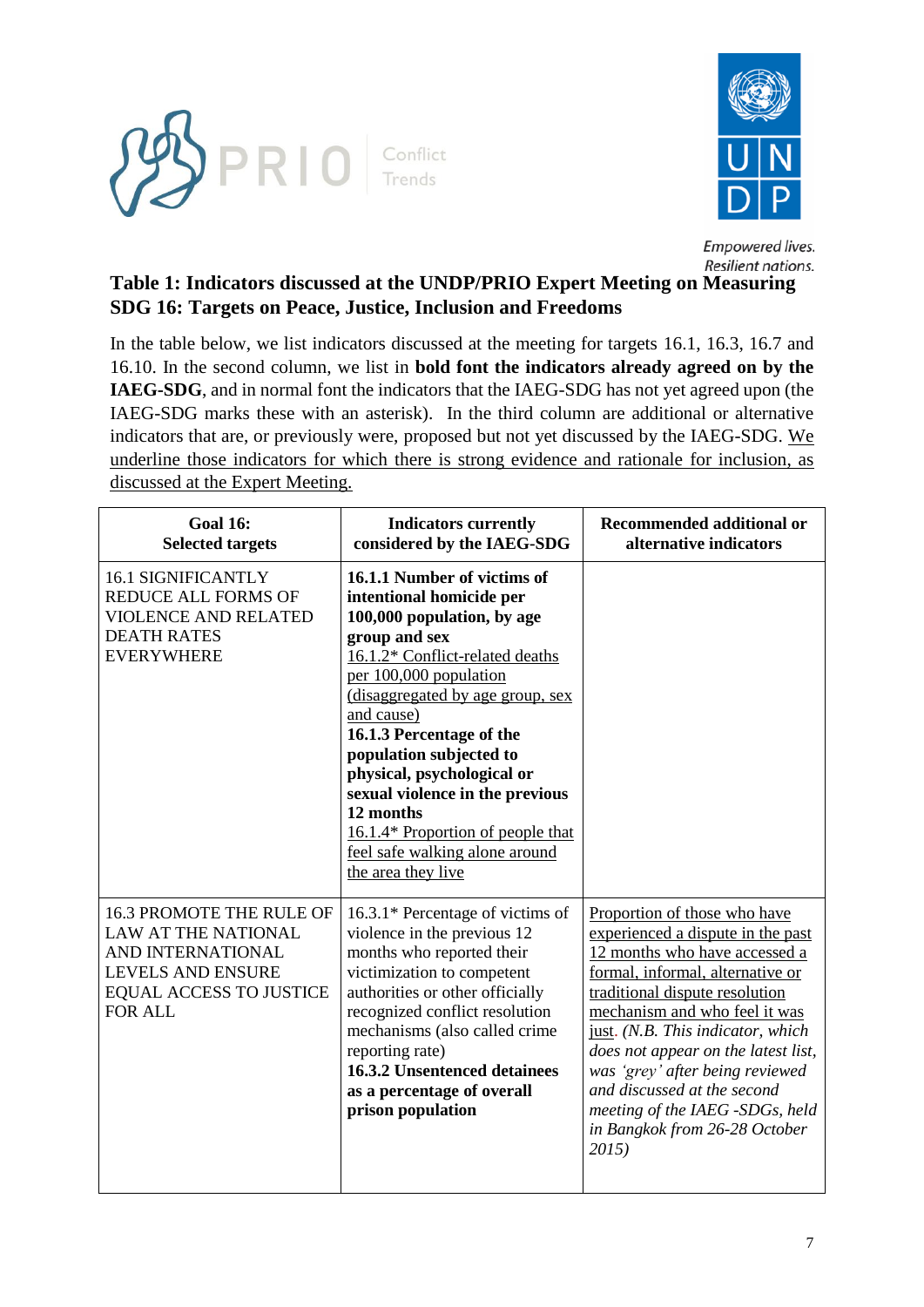



| 16.7 ENSURE RESPONSIVE,<br><b>INCLUSIVE,</b><br>PARTICIPATORY AND<br><b>REPRESENTATIVE</b><br>DECISION-MAKING AT ALL<br><b>LEVELS</b>                                                                    | 16.7.1 Proportions of positions<br>(by age group, sex, persons<br>with disabilities and population<br>groups) in public institutions<br>(national and local legislatures,<br>public service, and judiciary)<br>compared to national<br>distributions<br>16.7.2* Proportion of countries<br>that address young peoples'<br>multi-sectoral needs within their<br>national development plans and<br>poverty reduction strategies | Percentage of population who<br>believe decision-making is<br>inclusive and responsive (by age,<br>sex, disability and population<br>groups) (N.B. This indicator, not<br>showing on the latest list, was<br>'grey' after being reviewed and<br>discussed at the second meeting<br>of the IAEG -SDGs,)<br>Electoral turnout as a share of<br>voting age population in national<br>elections                                                                                                      |
|----------------------------------------------------------------------------------------------------------------------------------------------------------------------------------------------------------|-------------------------------------------------------------------------------------------------------------------------------------------------------------------------------------------------------------------------------------------------------------------------------------------------------------------------------------------------------------------------------------------------------------------------------|--------------------------------------------------------------------------------------------------------------------------------------------------------------------------------------------------------------------------------------------------------------------------------------------------------------------------------------------------------------------------------------------------------------------------------------------------------------------------------------------------|
| <b>16.10 ENSURE PUBLIC</b><br><b>ACCESS TO INFORMATION</b><br><b>AND PROTECT</b><br>FUNDAMENTAL FREEDOMS,<br>IN ACCORDANCE WITH<br><b>NATIONAL LEGISLATION</b><br>AND INTERNATIONAL<br><b>AGREEMENTS</b> | 16.10.1* Number of verified<br>cases of killing, kidnapping,<br>enforced disappearance, arbitrary<br>detention and torture of<br>journalists, associated media<br>personnel, trade unionists and<br>human rights advocates in the<br>previous 12 months                                                                                                                                                                       | Percentage of population who<br>believe they can express political<br>opinion without fear (by age,<br>sex, civic involvement and<br>population groups) (N.B. This<br>indicator, not showing on the<br>latest list, was 'grey' after being<br>reviewed and discussed at the<br>second meeting of the IAEG -<br>SDGs, held in Bangkok from 26-<br>28 October 2015)<br>Adoption and implementation of<br>constitutional, statutory and/or<br>policy guarantees for public<br>access to information |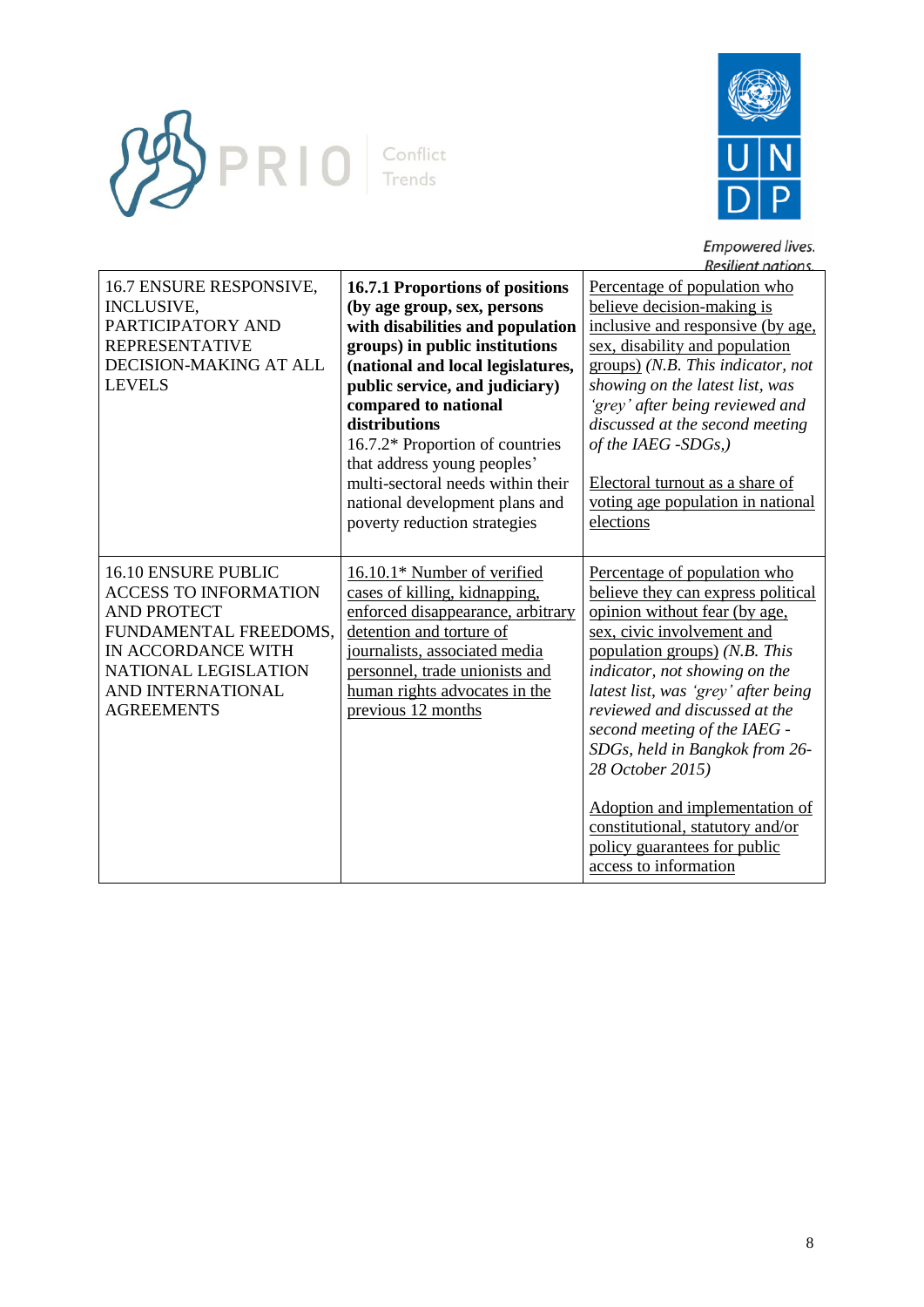



# **The Conveners summary of the discussion of indicators favored by the IAEG-SDG, and justifications for proposing additional or alternative indicators**

## *Target 16.1: Significantly reduce all forms of violence and related death rates everywhere*

*16.1.2\* Conflict-related deaths per 100,000 population (disaggregated by age group, sex and cause) (Tier III)* 

*Meeting the ambition of the target*: The only way to reduce the human cost of war is to decrease the scope and intensity of armed conflict in the world. It would be hard to justify that a Goal aimed at promoting 'peaceful societies' ignores armed conflict completely. Without conflict death data we will have no way of determining whether the world — or individual states — are becoming more or less peaceful. Notwithstanding the concerns echoed below, many participants argued *that experience to date suggests that the number of direct conflict-related deaths is the best proxy available to measure the frequency and intensity of political violence.*

*Methodologically feasible*: To the best of our knowledge, NSOs are not comprehensively collecting data on direct conflict deaths. Currently, however, several UN agencies, and international third-party initiatives have developed systematic approaches to measuring deaths (of both combatants and civilians) from armed conflicts. These data have been tested extensively by the research community, and have already been widely used in official reports of various United Nations agencies, the World Bank, the OECD, as well as a number of member states.

Uppsala University's Conflict Data Program (UCDP) Battle-Related Deaths Dataset provides annual updates of conflict deaths for all countries in the world. The dataset has a time series extending back to 1989. UCDP data are now increasingly geo-referenced. UCDP relies on the cross-referencing of news sources and a variety of other sources to count battle deaths. Such methods have so far not been used by NSOs but have been extensively scrutinized by the research community. For this reason, *the Conveners suggest that the Praia Group on Governance Statistics is asked to establish an expert working group that will review the data and methodological requirements necessary to allow NSOs and UN agencies to develop and use methods to collect data on conflict deaths.* 

The expert meeting had a candid discussion of the limits of using battle-deaths data, notably that all fatality counts are subject to a degree of uncertainty, and the extent to which such data encompass target 16.1. Participants recognized, however, the need to be pragmatic and the importance of not letting the perfect be the enemy of the good. The Conveners also note that uncertainty about data estimates is characteristic of many of the SDG target indicators. *Nevertheless, as the 2030 Agenda progresses, the IAEG-SDG, with input from the Praia Group, should consider other indicators to more fully capture the breadth of target 16.1.* The next step in such a process could be violent *conflict events*. Data on conflict events include the Armed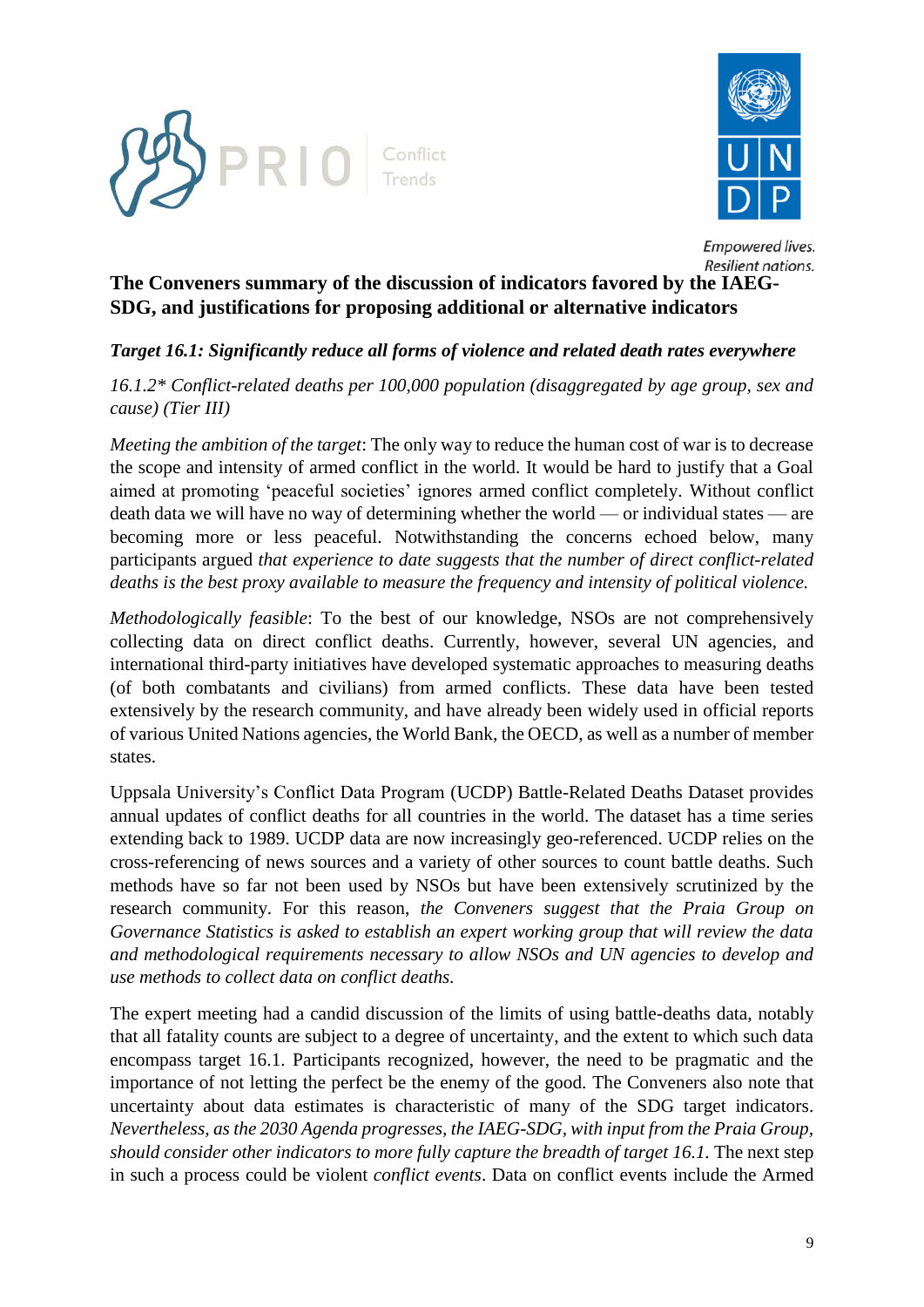



Conflict Location and Event Data (ACLED). ACLED is a fully geo-referenced data on reported political violence events in over 60 developing countries in Africa and Asia. It has been published since 1997. The International Institute of Strategic Studies' Armed Conflict Database also records conflict statistics dating back to 1997.

A universally agreeable standardized methodology for monitoring progress towards target 16.1 could be developed in close consultation with the IAEG-SDG and the organizations that have pioneered the above-mentioned methodologies. This could be done within the framework of an expert group organized by the Praia Group. While initial global baselines, to track progress from 2015, could be drawn from existing international datasets, in the longer-term, to ensure national ownership and sovereignty of the data, NSOs should assume a leading role in the compilation and verification of this data.

Armed conflict invariably leads to both direct and indirect casualties. Presently, the research community has established methodologies for measuring direct deaths but no agreed method for measuring indirect deaths. In order to simplify the measurement in the initial phase, a focus on *direct* conflict deaths only, i.e. those that result directly from violent injuries, is warranted. But note that in some conflicts 'indirect' deaths—those arising from war-exacerbated disease or malnutrition — can be considerably larger than those caused by deaths from injuries. *In a subsequent phase, it would be worth gradually integrating a complementary indicator on indirect deaths, to do justice to the full human cost of conflict.*

### *16.1.4\* Proportion of people that feel safe walking alone around the area they live (Tier II)*

*Meeting the ambition of the target*: This perception indicator is a direct measure of peoples' sense of security and freedom from fear, consistent with the intended aim of the target and the broader aspiration of Goal 16 as a whole. By providing an indication of the general sense of anxiety in a given location, this indicator would serve as an important complement to the two other administrative indicators under consideration for this target (i.e. homicide rate and conflict deaths).

*Methodologically feasible*: Data for this indicator has already been collected by several NSOs, notably through the International Crime Victimization Survey (ICVS), which has been conducted in approximately 80 countries worldwide. In Africa, twelve NSOs have collected data for this indicator through the Governance, Peace and Security (GPS) survey module of the Strategy for the Harmonization of Statistics in Africa (SHaSA). The use of national samples keeps in proportion the variations of particular subgroups (e.g. the elderly), while allowing monitoring of the sense of security in particular locales (e.g. provinces experiencing conflict). With smaller (but still representative) samples, Gallup's World Poll has gathered data on this indicator for over 95% of the world's population.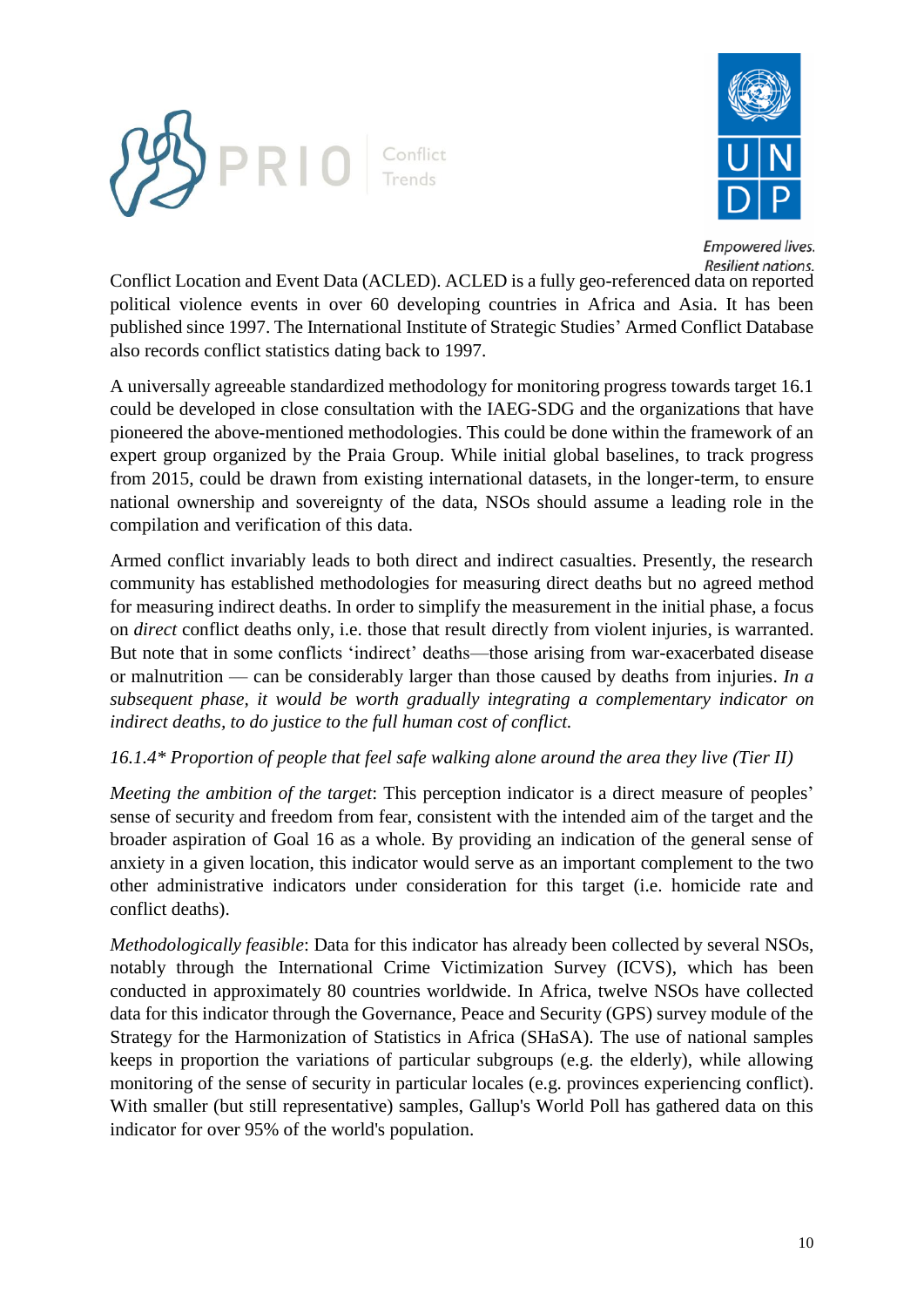



*Multipurpose indicator relevant to other targets*: This perception-based indicator would also be a useful complement for reporting on target 11.7 on access to safe public spaces, which currently only has an indicator drawing from experiential data (on women's victimization) and objective data (share of open space for public use). Similarly, targets 5.2, 10.2, 10.3, 11.1, 11.2, 11.7, 16.2 and 16.a would benefit from this indicator.

## *Target 16.3: Promote the rule of law at the national and international levels and ensure equal access to justice for all*

*16.3.1\* Percentage of victims of violence in the previous 12 months who reported their victimization to competent authorities or other officially recognized conflict resolution mechanisms (also called crime reporting rate) (Tier II)*

*By itself, the proposed indicator fails to meet the ambition of the target:* This indicator, when combined with (approved) indicator 16.3.2 on pre-trial detention, establishes a narrow focus on criminal justice and on victims of violence, thus failing to capture the broader aim of the target, which speaks to the 'rule of law' and 'access to justice' across a broad range of areas affecting peoples' lives (including labor, land or electoral disputes, disputes related to administrative services such as the issuance of birth certificates, the provision of health and education services, etc.) In fact, this indicator is a better proxy measure of security service capacity and public confidence in authorities. Its relevance to the rule of law and access to justice is therefore limited.

*Subject to misinterpretation*: It will be difficult to tell whether increases in this indicator are due to an increase in the incidence of crime, or to peoples' heightened confidence in institutions (prompting them to report incidents), or both — which in turn will make it difficult for policymakers to act on this indicator.

**Based on the discussion at the expert meeting, the Conveners suggest the following indicator:** *Proportion of those who have experienced a dispute in the past 12 months who have accessed a formal, informal, alternative or traditional dispute resolution mechanism and who feel it was just (Tier III).*

*Meets the ambition of the target*: By focusing on 'dispute' rather than victimization, this alternative indicator covers the whole range of cases — criminal, civil, and commercial — for which people require access to justice and the rule of law. It also covers all mechanisms people use for resolution, keeping in mind that many people in many countries may not use formal conflict resolution mechanisms.

*High relevance to the intended aim of the target*: The second part of this indicator ('and who feel it was just') assesses the perceived *quality* of the process, thus providing an important outcome measure of the *functioning* of the justice system, which is missing in the first indicator.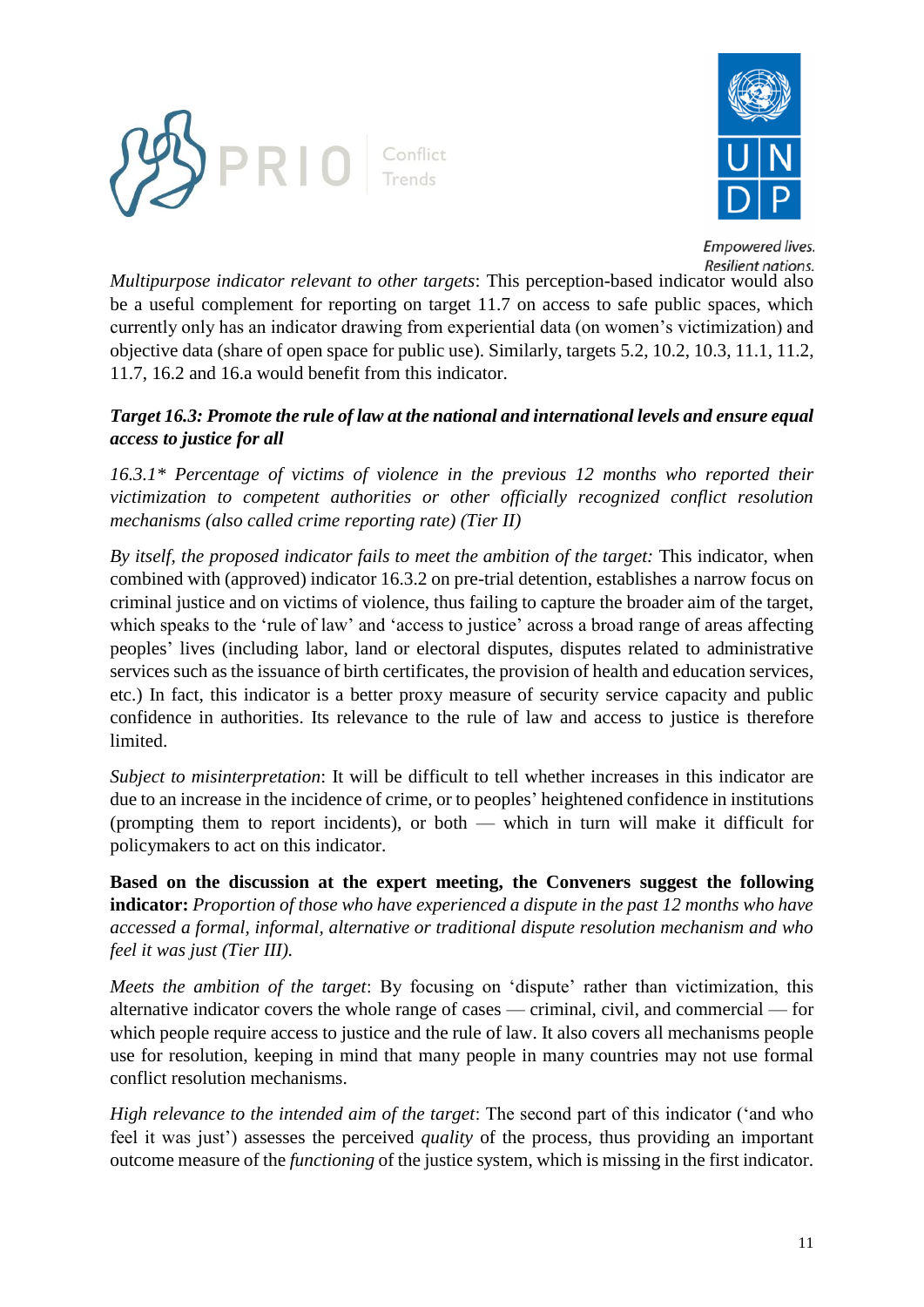



*Easier for policymakers to 'act on'*: Measures of *quality* are essential to ensure that indicators do not 'condone' systems that are not compliant with human rights. The best basis for assessing 'quality' across countries is through user experience, which will give policymakers an indication of which type of mechanism is most appreciated by which users.

*Proven feasibility:* Similar survey questions have already been tested in household surveys in many countries — notably through the World Justice Project, the regional multi-country Barometer surveys, World Bank-supported surveys, as well as surveys conducted by NAMATI and the International Legal Foundation. This provides a proven methodological basis for this indicator.

*Statistical effect*: When investigated statistically using close proxy perception variables, drawn from the World Justice Project or Afrobarometer, this indicator correlates very well with the overall Goal 16 outcome, both directly and supplemented indirectly via the indicators recommended below for inclusion and freedoms.

Other participants proposed the provision of legal aid as the basis for an indicator, which may be a focus worth considering in subsequent discussions and at the country-level.

# *Target 16.7 Ensure responsive, inclusive, participatory and representative decision-making at all levels*

*16.7.2\* Proportion of countries that address young people's multisectoral needs within their national development plans and poverty reduction strategies* 

*Fails to meet the ambition of the target:* This indicator only measures representativeness and responsiveness of one social group (youth), an unduly narrow focus for such a broad target. Furthermore, it stops short of measuring the *implementation* of youth-sensitive development strategies, and as such fails to measure the inclusiveness of decision-making, which is the stated intent of the target.

**Based on the discussion at the expert meeting, the Conveners suggest the following indicator:** *Percentage of population who believe decision-making is inclusive and responsive (by age, sex, disability and population groups) (Tier II).*

*Meets the ambition of the target*: While the existing 16.7.1indicator on "proportions of positions … in public institutions … compared to national distributions" focuses exclusively on representation, *this indicator provides an important complement by focusing on the perceived quality of decision-making processes*, and the extent to which it serves the interest of the general public.

*Proven methodological feasibility:* Twelve NSOs have collected data for this indicator through the Governance, Peace and Security (GPS) survey module of the Strategy for the Harmonization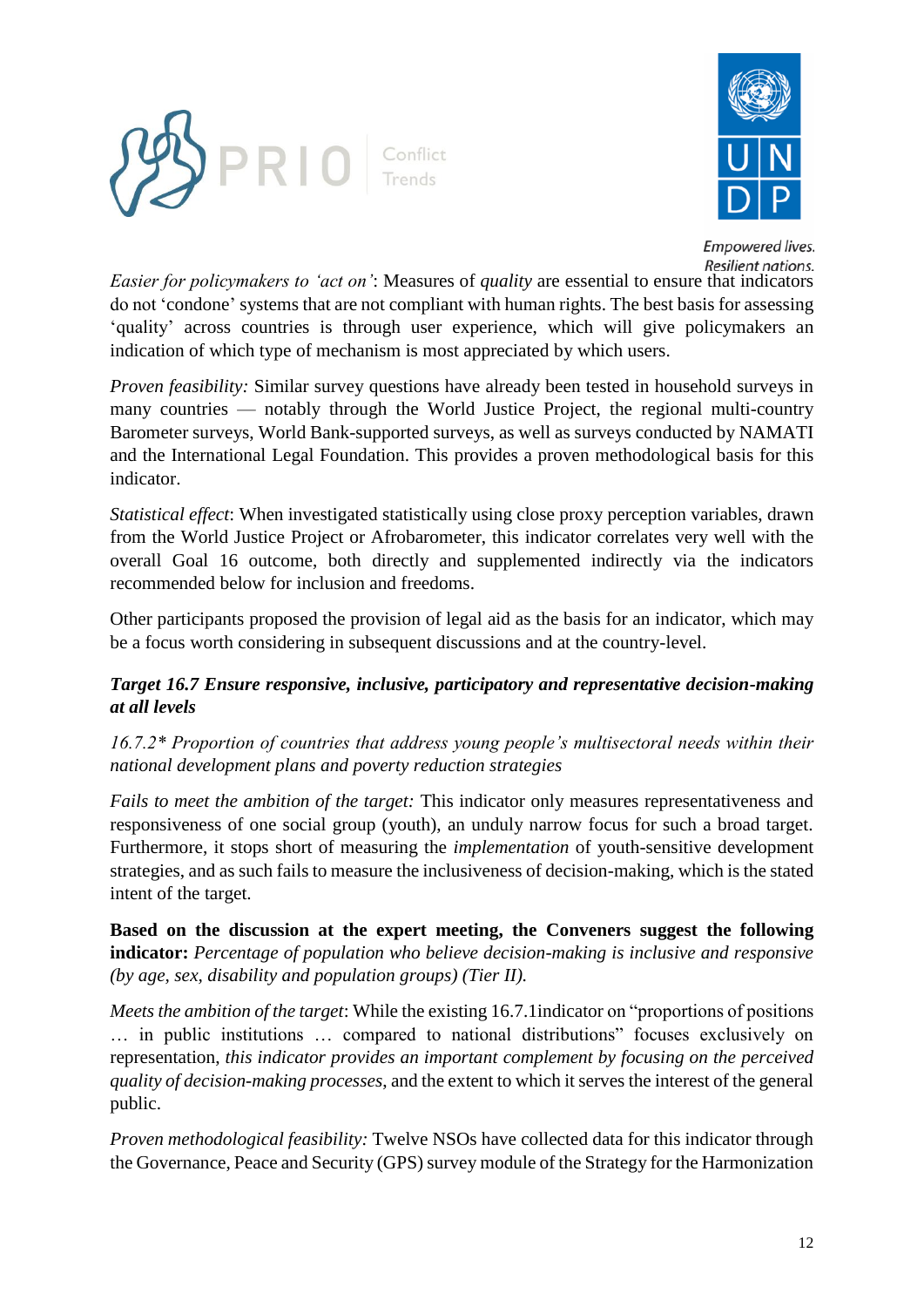



of Statistics in Africa (SHaSA); and similar questions are used in the various regional multicountry Barometer surveys.

*Statistical effect:* When investigated statistically using close proxy perception variables, drawn from the World Justice Project or Afrobarometer, this indicator correlates well with the overall Goal 16 outcome.

**The following indicator was also discussed:** *Electoral turnout as a share of voting-age population in national elections (Tier I).*

*Meets the ambition of the target*: Responds better to the intended aim of the target, especially if the data is to be disaggregated by age groups and gender.

*Methodologically feasible:* national authorities already routinely collect data on turnout relative to eligibility/voting-age, which makes this indicator highly comparable across countries. The International Institute for Democracy and Electoral Assistance (IDEA) maintains detailed tables on voter turnout at multiple administrative levels for all countries where elections take place.

*Disadvantages:* Measuring voter turnout does not say anything about the quality of elections. Furthermore, when comparing countries across this indicator it is crucial to differentiate between countries with and without compulsory voting laws.

*Target 16.10 Ensure public access to information and protect fundamental freedoms, in accordance with national legislation and international agreements*

Target 16.10 refers to two conceptually distinct yet mutually reinforcing commitments namely 'access to information' and 'fundamental freedoms' — and as such requires indicators that capture both aspects to be consistent with the intent of the target.

*16.10.1\* Number of verified cases of killing, kidnapping, enforced disappearance, arbitrary detention and torture of journalists, associated media personnel, trade unionists and human rights advocates in the previous 12 months (Tier II)*

*Strength of the indicator:* It will directly measure violations against some of those who exercise their fundamental freedoms.

*Methodologically feasible:* Information on the number of violations committed against human rights defenders is compiled annually by OHCHR from national sources submitted to its human rights mechanisms and through its field offices. Information on the number of journalists killed is compiled annually by UNESCO from data collected from press reports, monitoring groups, direct reports, and information from UNESCO field offices and other UN bodies. Information on trade unionists killed, disappeared and detained is compiled by: 1) ILO through submissions made to their regular system of supervision of International Labour Standards and through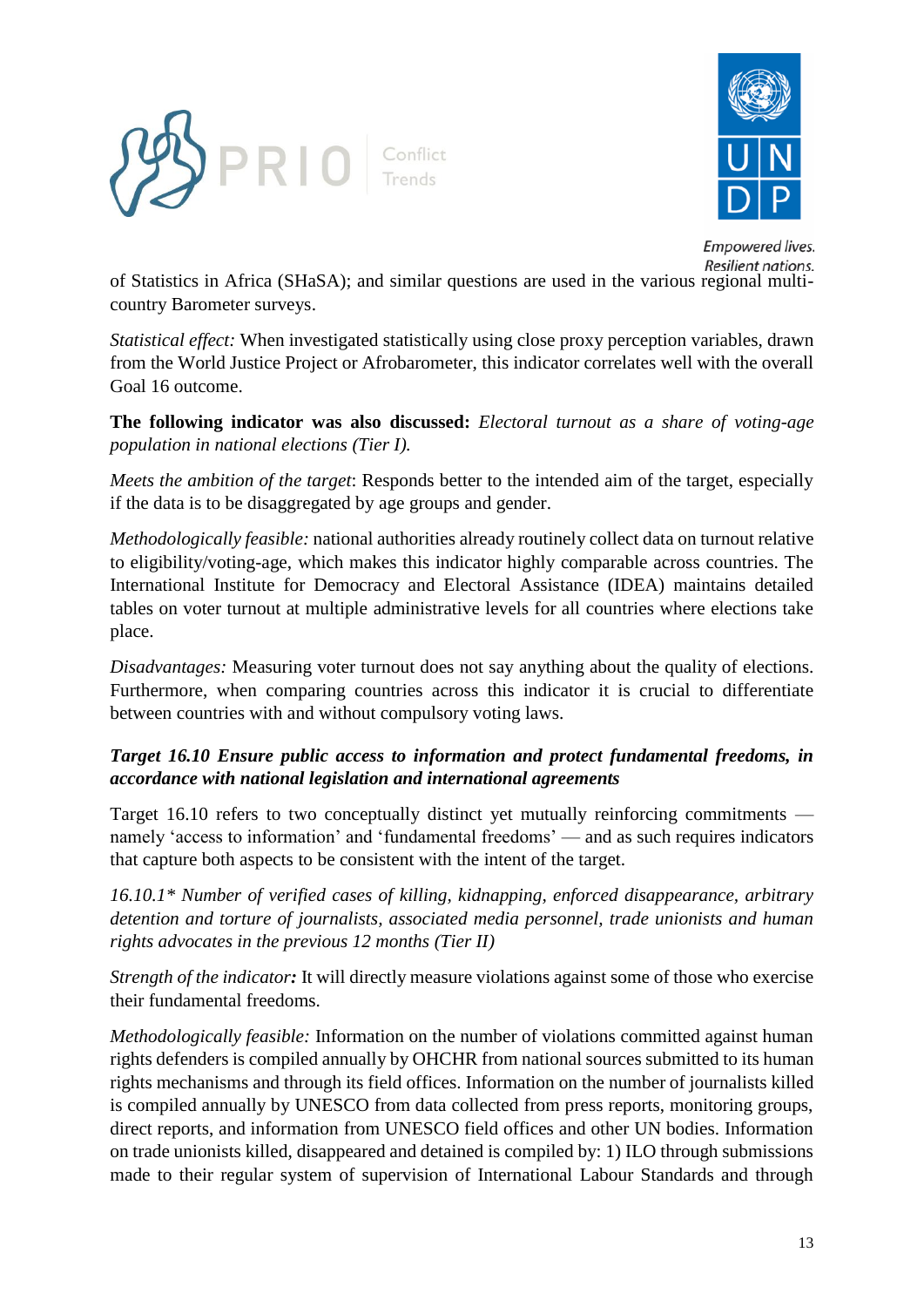



complaints submitted to the ILO Committee on Freedom of Association; 2) International Trade Union Confederation (ITUC) through reports submitted by national and regional trade union organizations on an annual basis for the ITUC Annual Survey on the violation of trade union rights; and 3) International Federation of Journalists (IFJ) through submissions made by national independent trade unions of journalists. Building on these existing methodologies, OHCHR, UNESCO and ILO, possibly coordinated by the Praia Group, could propose to the IAEG-SDG a methodology for this indicator that would ensure harmonization of data sources.

*Leveraging national sources while ensuring triangulation with third-party data:* While primary data sources for this indicator would be national, including cases compiled by national human rights institutions, non-governmental organizations, trade unions and other relevant entities, triangulation methods drawing from multiple sources, including international sources, could then be applied to cross-check and verify national data.

**There was also support for the following indicator,** but no agreement on whether it should be alternate or additional to the above**:** *Percentage of population who believe they can express political opinion without fear (by age, sex, civic involvement and population groups) (Tier II)* 

*Meets the ambition of the target:* Freedom of expression is a fundamental freedom, and this indicator, by asking people about their lived experience of this principle in their daily life, would measure the 'positive' outcome of the target (i.e. freedom of expression), thus providing an important complement to the other indicator measuring the negative outcomes (i.e. cases of abuse).

*Methodologically feasible:* At the regional level, the SHaSA survey on Governance, Peace and Security conducted in twelve African countries has demonstrated the feasibility of this indicator when surveys are conducted by NSOs. Likewise, the regional multi-country Barometers include a similar item. The Praia Group could draw on this experience to develop a harmonized method for collecting this indicator.

*Statistical effect:* When investigated statistically using close proxy perception variables, drawn from the World Justice Project or Afrobarometer, this indicator correlates well with the overall Goal 16 outcome.

**Participants also suggested the following indicator to capture the breadth of the target:**  *Adoption and implementation of constitutional, statutory and/or policy guarantees for public access to information (some aspects are Tier 1)* 

*Meets the ambition of the target:* This option provides an indicator on access to information, so is consistent with the *intent of the target.*

*Universally relevant:* As of 2015, more than 100 of 193 member states have adopted access to information laws or mechanisms – up from 13 in 1990 — and even while adoption of national